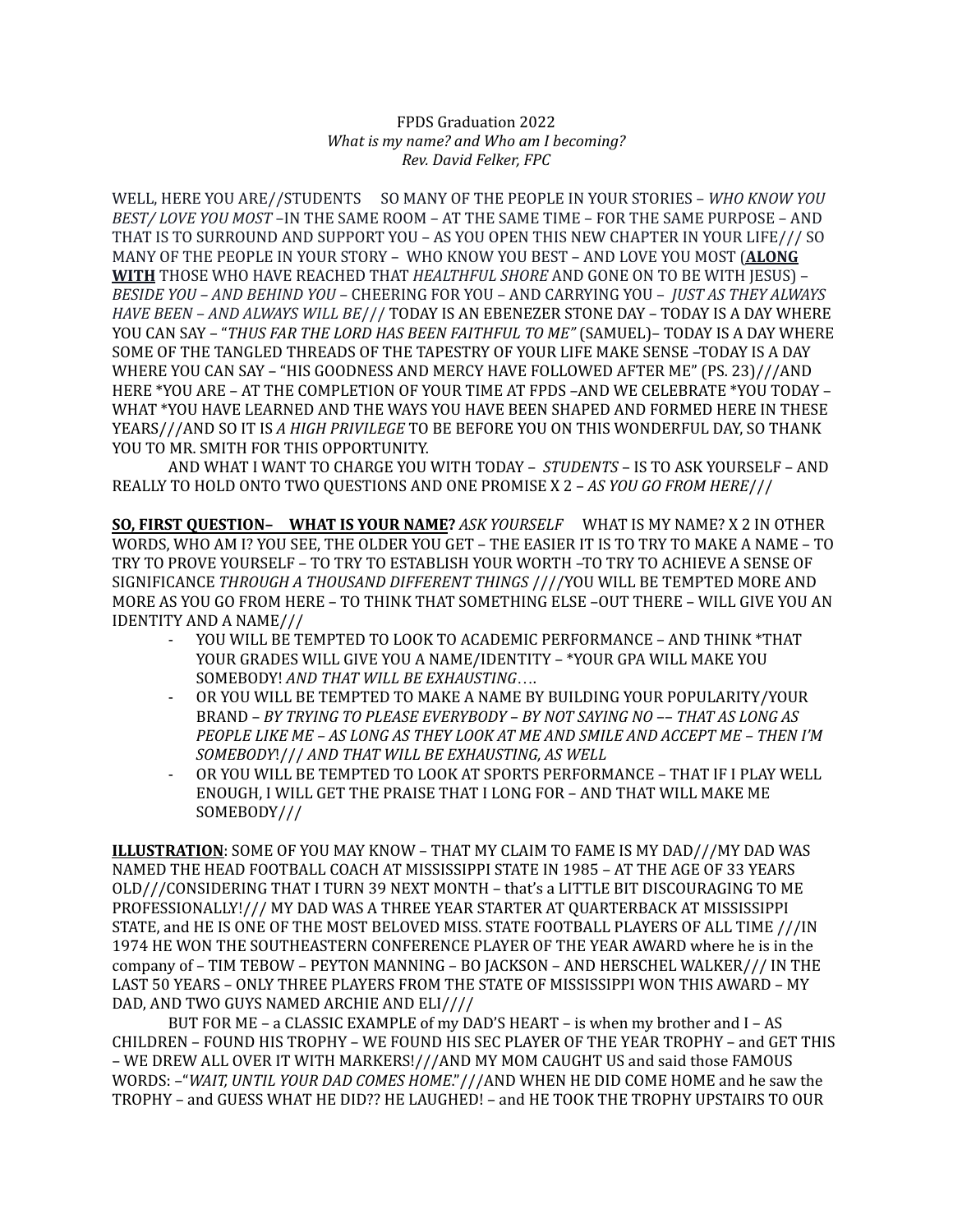ATTICK WHERE IT HAS BEEN SINCE THAT DAY. \*\*\*You see, we live in a SPORTS-ADDICTED CULTURE. BUT THAT TROPHY WASN'T WEIGHTY TO HIM. Those things on MY DAD'S RESUME – they DIDN'T GIVE HIM A NAME – THEY DON'T DEFINE HIM, or MAKE HIM SOMEBODY, they AREN'T HIS JUSTIFICATION, or his RIGHTEOUSNESS. BUT HE is HIDDEN IN CHRIST, "*FOUND IN JESUS, not having a righteousness of his own*."

YOU SEE, I'M CHARGING YOU – STUDENTS – TO ASK THIS QUESTION WHAT IS MY NAME? WHO AM I? AND YOU SEE, WHAT I'M CHARGING YOU TO DO IS TO ANSWER THAT QUESTION – AND REALLY TO ANCHOR YOUR LIFE – IN WHAT GOD SAYS ABOUT YOU – NOT IN WHAT **OTHERS** MAY SAY ABOUT YOU –NOT IN WHAT YOUR **BEST OR WORST** MOMENTS - *YOUR TROPHYS OR YOUR TRIALS* – MAY SAY ABOUT YOU – NOT IN WHAT **\*YOU** MAY SAY ABOUT YOURSELF, OR WHAT **YOUR FEELINGS** MAY SAY ON ANY GIVEN DAY///**BUT I'M CHARGING YOU TO ANCHOR YOUR LIFE – IN WHAT \*GOD SAYS ABOUT YOU: THAT YOU ARE BELOVED BY HIM**///HE LOVES YOU WITH A LOVE THAT WILL NEVER LET YOU GO – A LOVE THAT YOU CAN'T LOSE OR FUMBLE – A LOVE THAT WILL NEVER END… THAT'S YOUR NAME!/// THAT YOU are ENGRAVED ON HIS HEART, & UNSNATCHABLE FROM HIS HAND. THE APPLE OF HIS EYE, THE ONE HE REJOICES OVER WITH SINGING /// & HIS LOVE – FOR \*YOU IS IN NO WAY TIED – (1) TO WHAT YOU DO – (2) TO WHAT YOU HAVE –OR (3) TO YOUR BEST MOMENTS or YOUR WORST MOMENTS… BUT REMIND YOURSELF THAT YOUR IDENTITY IS IN CHRIST

SO YOU DON'T HAVE TO PROVE YOURSELF – BUT THE LORD GIVES YOU A NAME/// YOUR PRIMARY JOB – IS TO RECEIVE HIS LOVE///YOUR IDENTITY/NAME IS NOT ACHIEVED –BUT IT IS RECEIVED… BUT YOU CAN ONLY RECEIVE IT WITH EMPTY HANDS – YOU CAN ONLY RECEIVE IT – AS YOU SPREAD YOUR TROPHIES AT HIS FEET –AS YOU DISCOVER WHO YOU ARE IN– GOD'S PRONOUNCEMENT OVER YOU, IN CHRIST. GOD TELLS YOU – THAT YOU ARE THE BELOVED. THE BELOVED. THAT'S YOUR NAME, CHRISTIAN! THE FIRST QUESTION – WHAT IS MY NAME?

**BUT SECOND WHO AM I BECOMING? X** 2///*I AM 38 YEARS OLD – AND I HAVE THAT QUESTION – WRITTEN AT THE TOP OF A SHEET OF PAPER – THAT I LOOK AT EVERY SINGLE DAY WHO AM I BECOMING X 2 IN MY CHARACTER?///*THE NEXT YEARS OF YOUR LIFE – STUDENTS – WILL BE INTENSE YEARS – OF CHARACTER FORMATION///SO THINK CAREFULLY – ABOUT WHO YOU ARE BECOMING////

**ILLUSTRATION**: I RECENTLY LISTENED TO A PODCAST – ABOUT A BASKETBALL PLAYER – NAMED SHANE BATTIER///SHANE PLAYED COLLEGE BASKETBALL AT DUKE – BUT WHEN HE GOT TO THE NBA/THE PROS – *HE QUICKLY DISCOVERED THAT EVERYONE AROUND HIM WAS WAY MORE TALENTED – AND HE WAS NO LONGER A STAR*///BUT IF YOU ARE A BASKETBALL FAN – YOU MAY REMEMBER IN 2010 – THE MIAMI HEAT BECAME A TEAM OF ALL STARS – *WITH LEBRON JAMES AND DWAYNE WADE AND CHRIS BOSH* – BUT THEY WEREN'T VERY GOOD – ALL OF THESE ALL-STARS COULDN'T WIN ANY GAMES!///AND SO AFTER THE SEASON – THEY DIDN'T SIGN ANOTHER ALL STAR – THEY SIGNED A PLAYER WITH CHARACTER – WHO HAD JOY – WHO MADE HIS TEAMMATES BETTER – WHO WORKED HARD – WHO WAS KIND – AND HIS NAME WAS SHANE BATTIER///SHANE HELPED THEM WIN MULTIPLE NBA CHAMPIONSHIPS – HE MADE THEM BETTER – AND HIS HIDDEN INGREDIENT, THEY SAID – WAS HIS HUMILITY AND HIS CHARACTER///

**MY PRAYER FOR YOU – JUST LIKE MY PRAYER FOR MY OWN CHILDREN – IS THAT THE LORD WILL GIVE YOU \*GREAT GIFTS – BUT THAT HE WOULD GIVE YOU CHARACTER THAT EXCEEDS YOUR GIFTS**///DREAM BIG – *YES* – GO AFTER EXCELLENCE WITH EVERYTHING YOU'VE GOT – *YES* – DO GREAT THINGS IN YOUR CREATIVE – ATHLETIC – AND ACADEMIC PURSUITS – *YES*///"**BUT REMEMBER THAT GOD IS \*FAR MORE INTERESTED IN THE PERSON YOU ARE BECOMING – THAN IN WHAT YOU DO OR ACCOMPLISH" (DILLARD)**/// *"BUT MAN LOOKS AT THE OUTWARD APPEARANCE – THE LORD LOOKS ON THE HEART*." (SAMUEL)/// IN OTHER WORDS, PURSUE EXCELLENCE WITH EVERYTHING YOU'VE GOT – BUT WHO ARE YOU – BECOMING IN THAT PURSUIT?